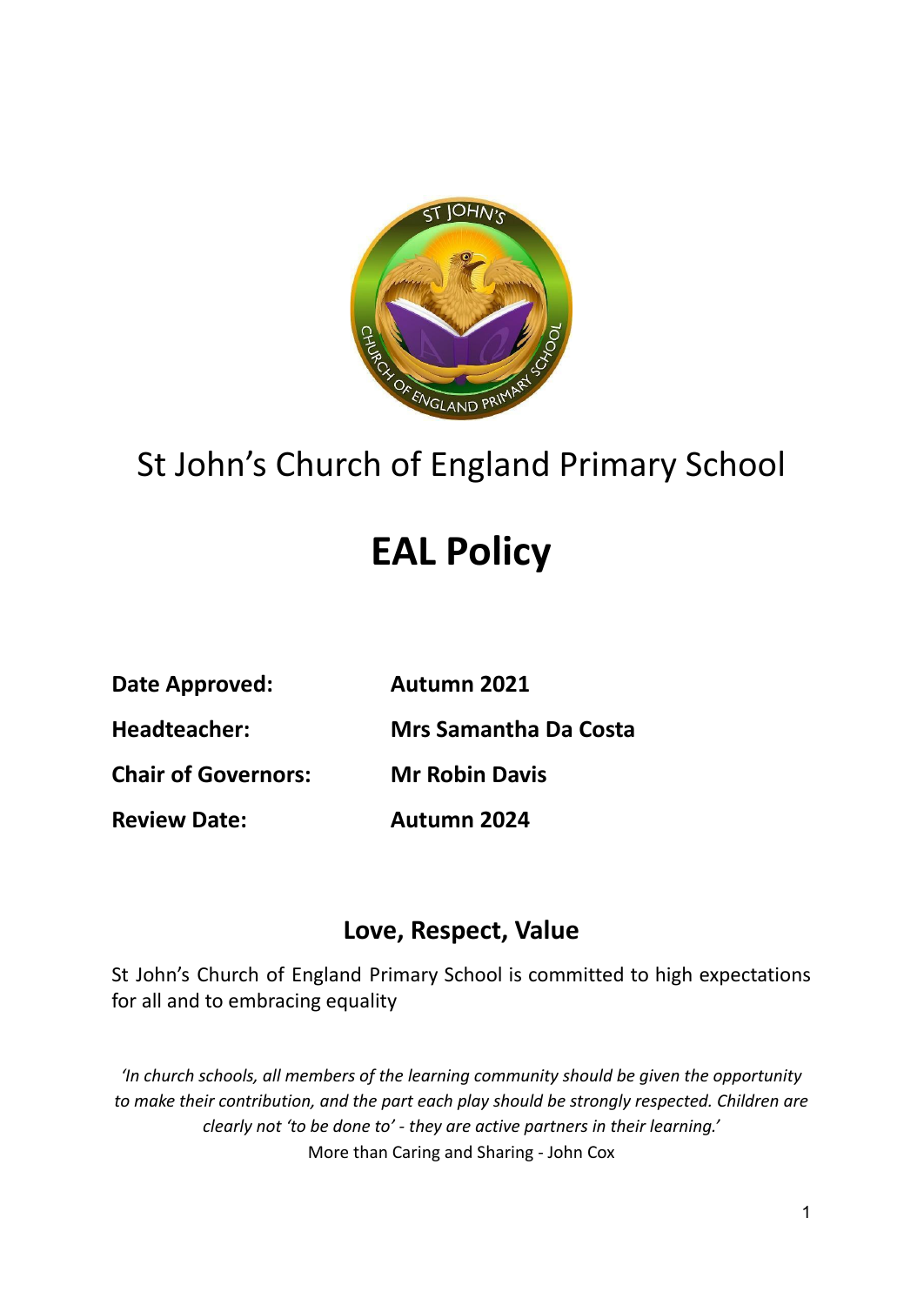#### Purpose and Aim:

At St. John's C of E School, we recognise the diversity and vibrancy of our language community. This policy strives to set out how we value the strengths of having multilingual pupils and families and how we facilitate learning for pupils who speak English as an additional language (EAL).

Our aims for our English as an additional language policy will be:

- To ensure that our school ethos welcomes pupils from all linguistic backgrounds
- To promote equality of opportunity for all learners for whom English is an additional language
- To deliver a broad, balanced curriculum which reflects the needs of children for whom English is an additional language
- To monitor and assess progress regularly to check that pupils have the opportunity to achieve their full potential for learning
- To establish effective communication links with pupils' families and provide support for English language learning, where appropriate
- To ensure that children are supported at their cognitive level regardless of their previous education or linguistic background

#### New to School:

When a pupil joins St John's information about first language is recorded. After a period of four weeks (settling period), the Class Teacher and other adults involved in the child's time at school will complete our EAL Assessment Grid. This initial assessment uses the DfE Proficiency in English EAL Steps as a baseline to ascertain the child's current level of English. It will then enable staff to plan what the pupil needs to help develop their English. Usually all of our EAL support takes place within the classroom, with only small amounts of intervention work taking place outside of the classroom (pre-teaching, vocabulary building etc). This approach ensures pupils are immersed in English and allows their English Language to develop rapidly. Their progress is then reviewed termly using the assessment grid.

#### Whole Staff Approach

In addition to the individual approach described above we recognise the need to take a whole staff approach to EAL teaching. We believe that through our quality teaching and learning, we can provide support for pupils for whom English is an additional language. Quality teaching and learning for EAL pupils may include but is not limited to:

- explicit and regular teaching of vocabulary, which is displayed and referred to regularly
- warm and patient adults who are good models of English
- multi-lingual displays
- non-verbal gestures and support including Makaton